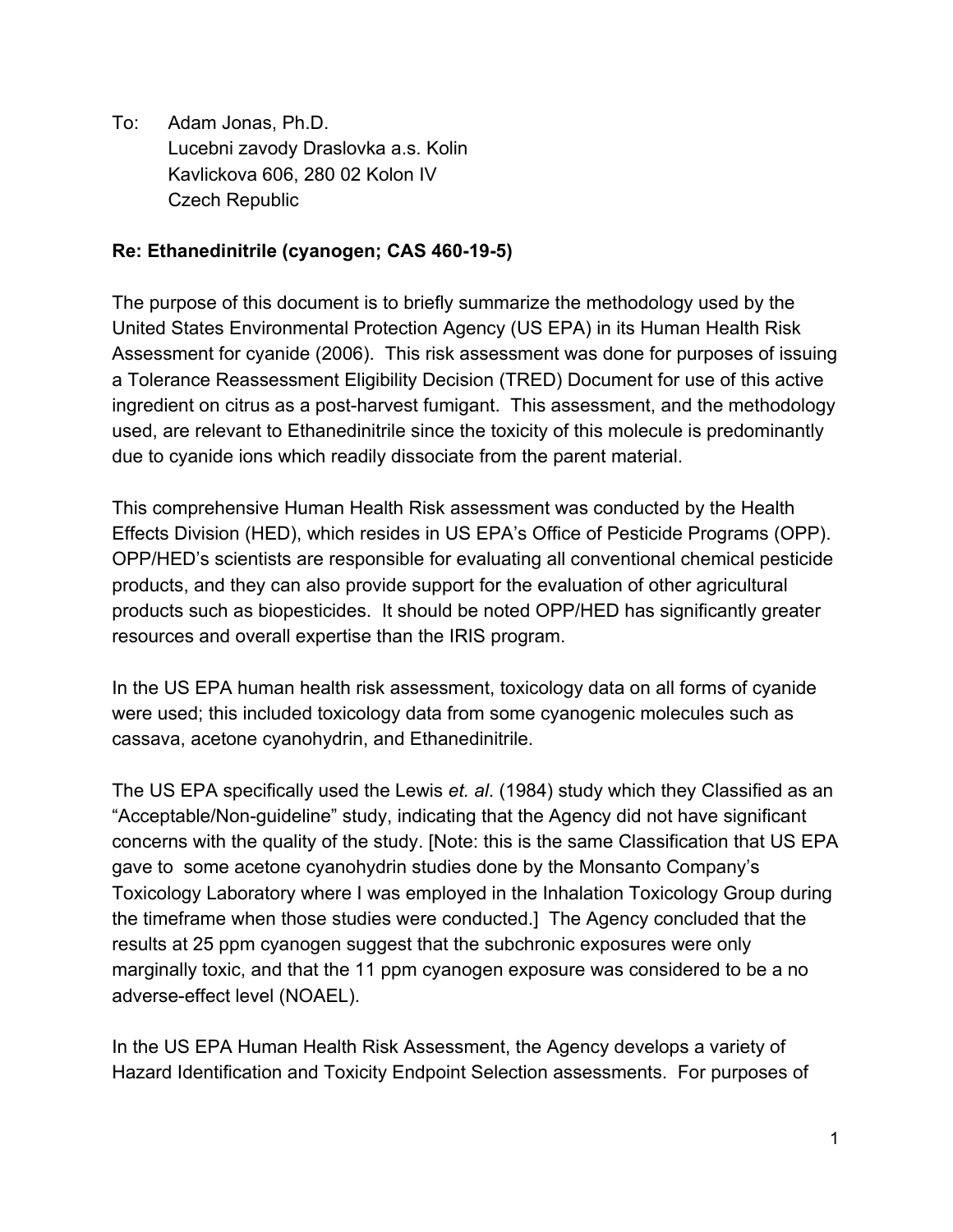this document, only those considering Inhalation Exposure are considered here since that is the way by which humans are potentially exposed to Ethanedinitrile.

For their "Inhalation Exposure (All Durations)" assessment, the US EPA's endpoint was selected based on a subchronic inhalation toxicity study in rats. In this study, Sprague-Dawley rats (15/sex/dose) were exposed to acetone cyanohydrin (ACH) [which is rapidly hydrolyzed to to hydrogen cyanide at physiological pH] at concentrations of 0, 36, 101, or 204 mg ACH/m<sup>3</sup> for 6 hours/day, 5 days/week for 14 weeks. The exposures were equivalent to 0, 11, 32, and 65 mg HCN/m<sup>3</sup>.

Dose/Endpoint for Risk Assessment: The US EPA determined that the NOAEL in that study was 65 mg HCN/m<sup>3</sup>. For occupational exposure, the inhalation study NOAEL of 65 mg HCN/m3 (60 ppm) would be converted to a human equivalent dose of 50 mg HCN/m3 (65 mg HCN/m3 x (6h/8h) assuming similar Regional Gas Distribution Ratio (RGDR) between animals and humans.

Comments about Study/Endpoint: The NOAEL/LOEL for the inhalation endpoint was based on the effect of mortality for hydrogen cyanide. The Margin of Exposure (MOE) was based on the uncertainty factor of 30X (3X interspecies factor and 10X intraspecies factor). The traditional interspecies factor of 10X was reduced to 3X since the doses are expressed as air concentrations and the pharmacokinetics was assumed to be similar between animals and humans. The interspecies factor of 3X was considered sufficient to account for only pharmacokinetic differences between animals and humans. An additional 10X for steepness of dose response/severity of effect was considered unnecessary due to the conservative nature of the selected endpoint, i.e., a subchronic exposure is use endpoint was used to assess intermittent short-term exposure.

## Hypothetical US EPA Risk Assessment for EDN:

If the US EPA conducted a risk assessment for ethanedinitrile using:

(a) the study/point-of departure identified by the NZ EPA (Lewis *et. al*., 1984),

- (b) an 11 ppm NOAEL from that study,
- (c) EPA's calculation of human equivalent dose,
- (d) and an overall 30X uncertainty factor (as was done for cyanide),

then the the resulting acceptable exposure level would be 0.275 ppm (11 ppm x 6/8 / 30).